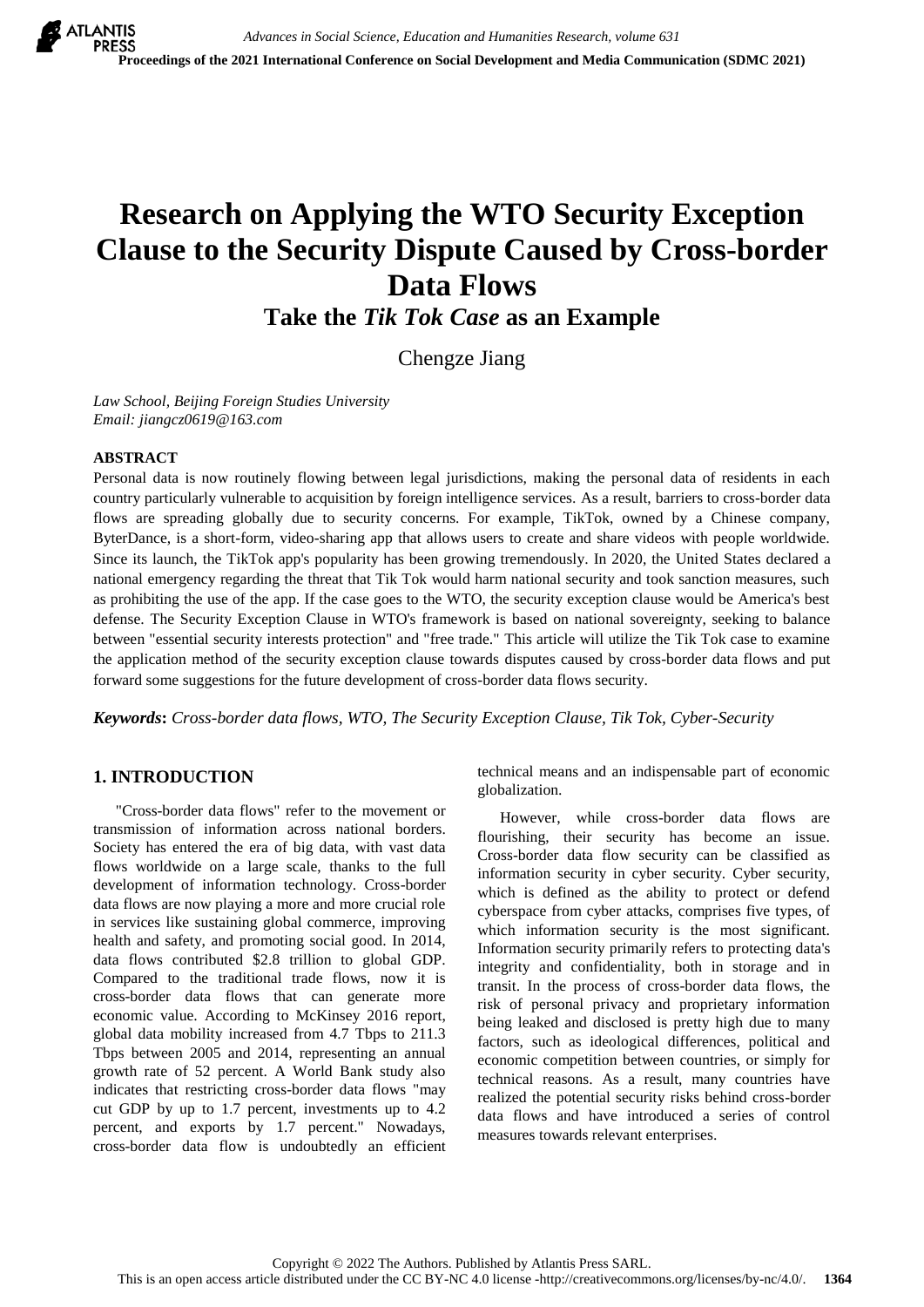### **2. BACKGROUND OF THE TIK TOK CASE AND AMERICA'S MEASURES**

ByterDance is a company founded in China in 2011 and its product, Tik Tok, where users can post and share their self-created short videos, has proliferated rapidly and successfully established a solid global presence. Users can comment and give "likes" to the videos, and such data will all be collected by the company. Thanks to a powerful artificial intelligence-backed recommendation engine, ByterDance has created a fast-emerging short video social network where the company could recommend videos to different users based on the features of preferences as well as their previous viewing history. What is more, ByterDance has grasped a large amount of personal information as submitting information about real name, gender, language, country, age, ethnicity, and so on is a necessary procedure when registering to use Tik Tok.

ByterDance promises that the customer databases of China and the United States are entirely isolated and cross-border flows of data will not occur between the two countries. The data in the U.S. is not allowed to be transmitted back to China. In 2016, ByterDance established a subsidiary company to operate Tik Tok in the United States. The branch office fully complies with the U.S. domestic laws and policies as it locates the customer database of the U.S. users in Virginia, within the territory of the United States, with backup redundancy in Singapore. Also, the data in China won't flow to America as users in China can only use Douyin(Chinese version of Tik Tok) in the territory of China and are not allowed to register as a user of the U.S. to use the app. TikTok and Douyin have almost the same user interface but no access to each other's content. Chinese users cannot see the videos posted by American users, and vice versa.

This does not mean that there is no possibility for cross-border data flows. The recommendation engine is developed and updated by the parent company in China. In addition, ByterDance admits there exists a close connection between the parent company in China and the subsidiary company in America, and the parent company is responsible for all business activities in the territory of America. Due to the close tie between the Chinese government and ByterDance, the U.S. government is concerned about America's cyber-security. If the information collected by Tik Tok on U.S. users has flowed to China and is being shared with the government of China, the Chinese government can easily track the U.S. nationals' locations, build dossiers of personal information for blackmail, and conduct corporate espionage. Additionally, the US government suspects ByterDance and the Chinese government may transmit some data critical of the U.S. government to the U.S. so as to trigger conflicts, By making use of the recommendation engine, they can

also control what can be viewed by the users, making any anti-America movement possible.

On August 8, 2020, based on the CFIUS judgment on ByteDance's acquisition of Musical.ly, the former U.S. President Donald Trump issued a prohibition Order, asking the Chinese business, ByteDance, to sell its TikTok App in 45 days in the name of preserving U.S. national security. At the same time, he issued some executive orders banning Tiktok's use within the territory of the United States. Trump declared a national emergency regarding the threat that Tik Tok will harm the nation's cyber security as it might store sensitive information to commit malicious cyber-enabled actions, including economic and industrial espionage against America and its citizens.

This Tik Tok case has not gone to the WTO. The final settlement was for Oracle and Walmart, two U.S. corporations, to take a 12.5 percent and 7.5 percent stake in Tik Tok, respectively, with Oracle storing all the data. Moreover, the executive orders banning Tik Tok's use were revoked by Trump's successor, President Joe Biden, in June 2021. The result of the successful acquisition is a compromise ByteDance company made for commercial purposes, but that does not mean the sanctions adopted by the United States are entirely justified. In the event of China initiating proceedings against the U.S. measures at the WTO, Bytedance might not have to make such a sacrifice. The most likely defense for the United States would be the security exception clause under GATS in the trial. Whether the security exception clause can be applied to such disputes caused by cross-border data flows is worth pondering.

### **3. ANAYLISYS OF THE TIK TOK CASE**

# *3.1 the introduction of the security exception clause*

The WTO security exception clause is a special regime that allows contracting parties to exempt obligations under trade agreements on the grounds of safeguarding national security. The core to the application of this clause is to find a "balance" between allowing members to take exceptional measures to safeguard national security and preventing members from excessively exercising trade protection in the name of protecting national security.

The security exception clause refers to Article XXI of GATT and Article XIV bis of GATS, which are exactly the same, describing three general situations allowing derogations from any provisions for security reasons. Firstly, any member reserves the right to derogate from any obligation that requires them to furnish any information which it considers that doing so would jeopardize their essential security interests; The provision's core is the second situation, which states that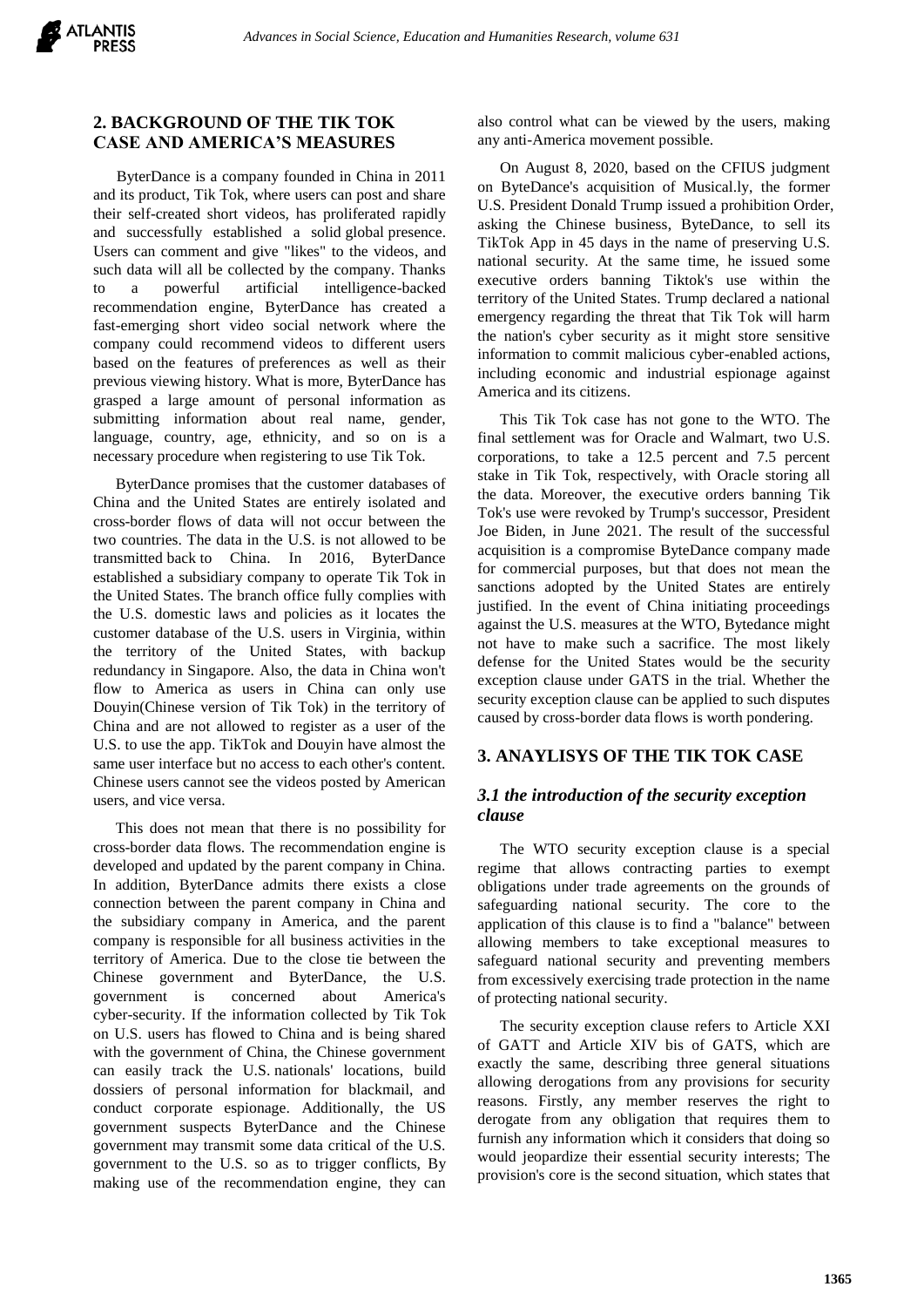members can take steps to preserve the country's essential security interests: (i) relating to the provision of services to military institutions; (ii) relating to nuclear fission and fusion; (iii) taken during a war or under other emergencies in international relations. The last situation suggests that members can take any action to maintain international peace and security in accordance with their commitments under the United Nations Charter.[1]

Much of the controversies revolve around the second situation and fall into the scope of "war or other emergencies in international relations." The vagueness of the word "other" as well as the national security itself have brought about many disputes in the clause's application. In the era of the GATT, members had great discretion in invoking the security exception clause. For example, *in United States-Trade Measures Affecting Nicaragua*, the United States argues that the clause gives it total discretion, and the panel is not allowed to examine or judge the validity of or motivation for the invocation. Instead of directly addressing the question of discretion distribution, the panel, in that case, adopts an evasive attitude.

However, in recent years, to legitimize the economic barriers set up to protect their own interests in international commerce, some developed countries, represented by the United States, have been expanding the application scope of the security exception clause. In addition to the essential purpose of protecting national defense and military security, members are increasingly asserting security exceptions in non-traditional areas. To prevent such unlimited expansion of the application scope, in 2019, the panel in *Russia - Measures Concerning Traffic in Transit* has clarified the jurisdiction of WTO towards the application of the clause.[2] A panel can objectively review whether the security exception clause's implementation conditions have been met and examine if the measures taken by members conform to the circumstances listed in the clause.[3] This article summarizes a three-step review method based on the panel report to determine whether the security exception clause can be invoked as a defense basis.

What should be given priority to be proved is whether the disputing members are in a state of "war or other international emergencies". Such emergency is an objective fact, subject to subjective determination. Panels have the right to conduct an objective evaluation to determine whether a member is in the midst of a war or an international emergency, and the procedure should be undertaken in good faith. When evaluating a crisis, the panel needs to test if it falls within the categories listed in the clause and if its severity can meet the standards to be protected.

The next step is to identify the essential security interest that has been violated. The panel in *Russia-Traffic* held that the specific interests that are considered straightforwardly pertinent to the protection of a state from such external or internal threats would rely on the particular situation and perceptions of the state in question and can be anticipated to vary with evolving circumstances. Each member is free to identify what it views to be its essential security interests. Nevertheless, the recognition process needs to be guided by the principle of good faith. [4]

Finally, the member claiming the security exception as a defense must show that the measures adopted are connected to and necessary to protect the "essential security interests" that it seeks to safeguard. Although the clause indicates explicitly that the invoking member has discretion in deciding what action it considers necessary to preserve its essential security interests, this does not imply that the member enjoys "total discretion." Had the standard been "total discretion," there would have been no requirement to incorporate separate paragraphs in Article XIV bis and distinguish between different types of security interests that could be used to justify a measure otherwise inconsistent with the GATS. Moreover, notwithstanding the absence of an introductory paragraph akin to the chapeau to Article XIV, an objective assessment conducted by the panel must contain an examination of whether the claiming member has acted in good faith, notwithstanding the absence of an introductory paragraph similar to the chapeau to Article XIV.

Only when a member completes the above three-step review can it invoke the security exception clause as a defense and justify trade restrictions under the WTO framework.

### *3.2 Applying the security exception clause to the Tik Tok case*

It is self-evident that the controversy in the Tik Tok case has nothing to do with information disclosure and breach of international duties under the UN Charter. The matter under discussion here should be included in "other emergency in international relations. " We should use the aforementioned three-step analysis method outlined in *Russia-Traffic* to interpret the likely resolution of the Tik Tok case if China initiates WTO proceedings against the United States.

### *3.2.1 Analysis of emergencies in international relations.*

Whether the United States is in a state of international emergency is an objective fact that needs to be interpreted by the panel subjectively. There are two main problems here: (1)whether the United States, in a non-traditional emergency, can invoke the security exception clause ; (2) whether the state demand has been satisfied.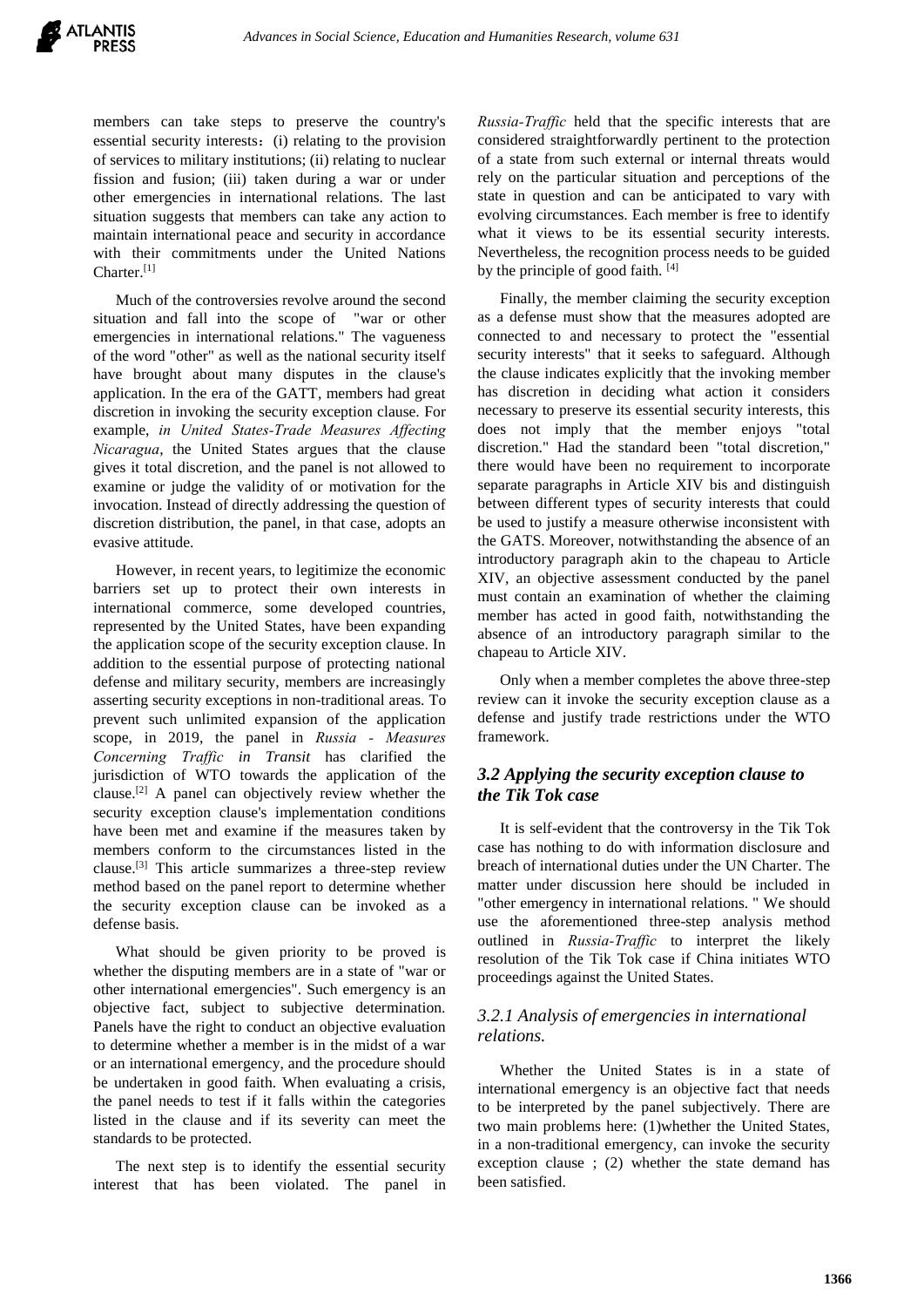

### *3.2.1.1 whether a crisis in the non-traditional area fall within the protection scope*

The crisis under discussion here is about cyber information safety caused by information disclosure, and there is only a remote possibility of actual armed conflict. Such a crisis is not directly listed in the clause and is quite different from traditional emergencies like war. Although the WTO has yet to adjudicate a single case directly linked to a crisis in non-traditional security areas, both theoretical analysis and empirical evidence prove that such crises can be covered in the protection scope.

All the other issues in the clause are much more objective and detailed than "emergency in international relations," suggesting that this term is more likely to serve as a miscellaneous clause. Due to space limitations, the provision cannot list all the situations. In Russia-Traffic, the panel reiterates its understanding of "emergency in international relations" as a situation of armed conflict, latent armed conflict, heightened tension or crisis, or general instability engulfing or surrounding a state. However, despite the panel's best efforts to narrow down the concept of international emergency, the vagueness and abstraction of the "heightened tension or crisis" still imply the possibility and legitimacy of other more detailed interpretations. Regarding the dictionary meaning of "heightened tension," we find it refers to a growing likelihood of sudden violence, conflict, or other serious issues. The context of the term "heightened tension or crisis" in conjunction with "latent armed conflict" and "general instability engulfing or surrounding a state" further clarifies the meaning of "heightened tension or crisis." Actual armed conflict is not necessary, and other serious conflicts can also fall within the scope of emergency in international relations.

Including crises in the non-traditional area in the protection scope of security exception clause accords with the demand of social development. With the end of the Cold War and the development of globalization, country-to-country warfare is no longer merely a "political concept."<sup>[5]</sup> The security issues faced by all countries are increasingly diversified. Various non-traditional security issues are constantly emerging. Considering that modern weapons are too lethal and the war will take a heavy toll, new modes of conflict, such as cyber warfare, are emerging. These new forms of conflict, whose dangers are not inferior to war, should be classified as an emergency in international relations. For example, in WTO dispute settlement practice of cyber warfare, trade rules are applied equally to the natural and cyber world by panels and appellate bodies. [6]In the United states-gambling and Betting Services case, the Appellate Body has demonstrated that, in the absence of manifest exclusion, all of the Members' commitments apply to all delivery types, including the use of the Internet as a delivery medium.

In other words, Members' rights and obligations regarding WTO agreements automatically extend to the Internet sector. Also, Tallinn Manual has indicated that using force occurs when cybersecurity issues create situations and consequences comparable to using force in military warfare. The cyber attacks on Estonia and the "Stuxnet" incident can constitute cyber warfare, and these countries have the right to declare under the condition of international emergency. [7]

Thus, the tension or crisis upon non-traditional security issues such as cyber information safety can also constitute an international emergency if the state demand is satisfied.

#### *3.2.1.2 whether the seriousness demand has been satisfied.*

Simply proving the existence of a cyber information security emergency is not enough. The United States must also prove that the seriousness of the crisis posed by Tiktok is akin to war.

The panel needs to assess the state of the emergency claimed by the United States. If it is a purely political and economic crisis, the United States can not justify trade restrictions by invoking a security exception clause. The phrase "other emergency in international relations" in conjunction with the use of the word "war" in subparagraph (iii), as well as the interests and matters specified in other subparagraphs, showcasing that the seriousness of the emergency should be comparable to war or the presence of military establishment and fissionable materials, to qualify as an emergency in international relations. Considering the purpose of the security exception clause is to protect a country's essential interests, simply disagreements between member states generated by political or economic differences are not sufficient to constitute an emergency in international relations. For sure, the political or economic disputes among member states are frequent and inevitable. However, such kinds of controversies will never be classified as "emergencies in international relations" within the meaning of the security exception clause, no matter how urgent or crucial the issue is in a political or economic sense. Only the situation whose seriousness is akin to war and other matters addressed in the clause and result in defense or military interests or the maintenance of law and order can be defined as an "emergency in international relations."

In this way, the United States and China should present evidence and express views on the seriousness of the emergency in the Tik Tok case. The United States ought to showcase the imminence of cyber information safety problems. US government can prove this by providing evidence of the information leakage and the Chinese government's illegal use of information collected by Tik Tok, such as tracking the location of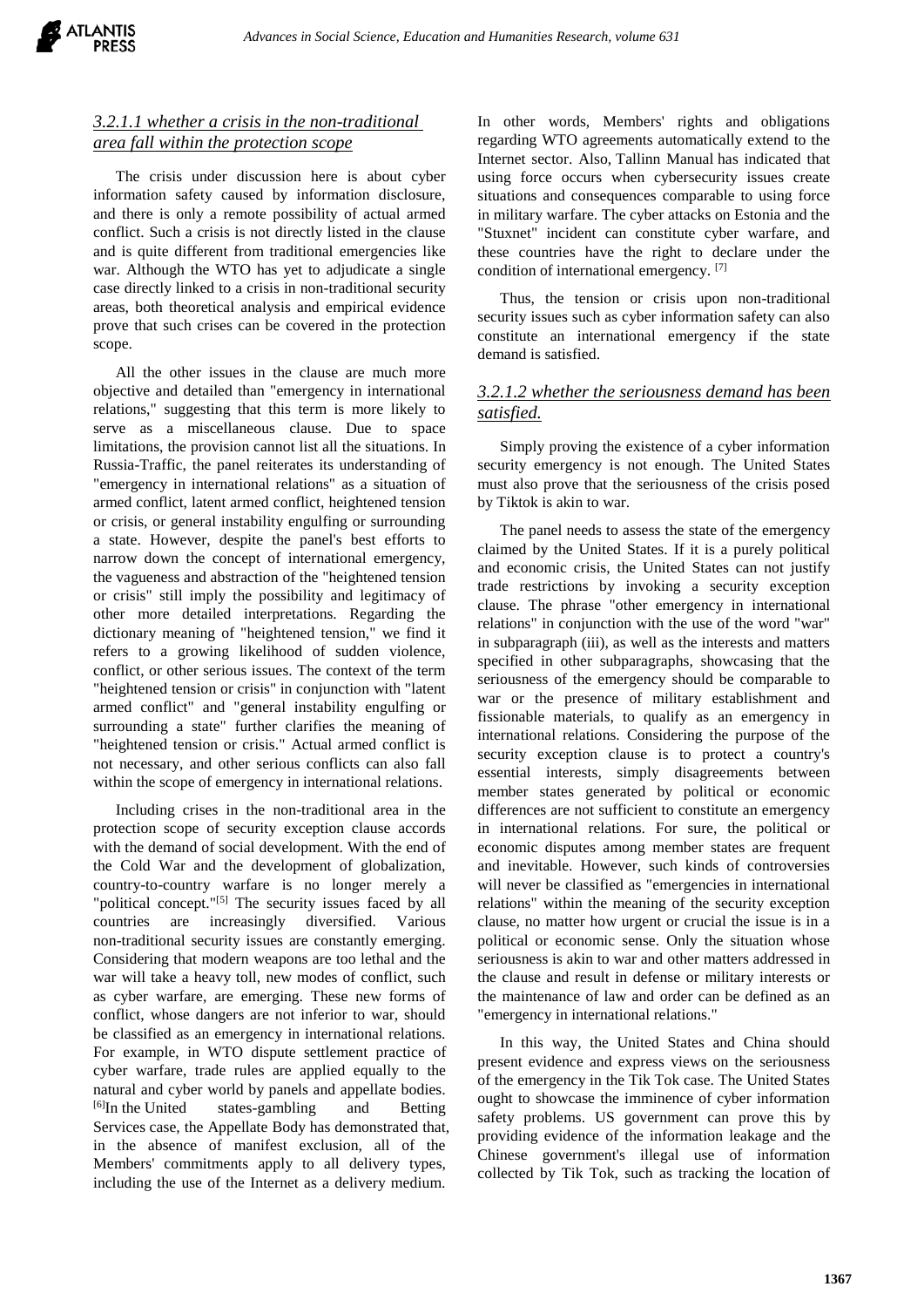U.S. citizens and so on.<sup>[8]</sup> With such evidence, the United States can claim that though frictions are the only thing on the horizon in the Tik Tok case, fears are mounting that America's security could be seriously jeopardized and that conflict could escalate.[9] Finally, the possibility of its eventual evolution into information weaponization and cyber warfare should not be excluded. China can prevent the United States' recognition of emergency by demonstrating that the cross-border data flows controversy here is a common long-term economic dispute rather than a sudden emergency. America may not invoke security exception provision unless it offers sufficient evidence that the danger is no less than war and the impairment of defense and military interests or maintenance of law and public order interests. China can provide a series of evidence; for example, Tik Tok has never engaged in illegal information collection to commit malicious cyber-enabled actions, and that ByteDance is in a strong position to compete fiercely with comparable U.S. companies.

## *3.2.2Analysis of the threatened essential security interests*

The rise of cross-border data flows will inevitably bring about security problems. Whether the security of cross-border data flows is an essential security interest is the focus of discussion. Since it is left to the members to determine what it considers to be its essential security interests, the United States can certainly argue that its essential security interests have been violated.

The United States can propose that to include critical cybersecurity in the scope of national security is not an arbitrary or unreasonable extension of the term, but because many behaviors that threaten "essential security interests" are transferred into cyberspace, which eventually manifests as cybersecurity interests. TikTok has more than 300 million monthly active users and has access to vast swathes of personal information collection and control. Due to the app's terms of service, those dates might be handed over to the Chinese government as the data can be shared with ByteDance, the app's parent firm. The consequence of such cross-border data flows lies in Chinese authorities' ability to track the locations of Federal personnel and contractors, construct dossiers of personal information for blackmail, and undertake corporate espionage, which significantly threatens America's security interests.

Despite the United State's decretion, China also can contest America's assertion of essential security interests. The recognition of essential security interests is subject to certain limitations. "Essential security interests" encompasses a more specific set of considerations than "security interests." Since a member can define its "essential security interests," members might identify the security interests at will. Failures by members to

affirm essential security interests in good faith might serve as means for members to circumvent their obligations and duties under the WTO framework. So it is improper to offer the invoking party the absolute discretion right as there would not be any defense against its abuse for all sorts of subjective security concerns.

The good faith principle which all the members have to follow when determining the essential security interests implies that the panel can also have the right to examine the essential security interests. During the process of examining the honesty in a member's conduct, the panel of course ought to estimate the characteristics of the interests. Consequently, the discretion of the WTO members in determining the essential security interests, which one might deem almost unlimited due to the vague terminology, should be subject to limitations reviewable by the WTO judiciary. In this way, in addition to being bound by the good faith principle, members are also bound by the panel as it is authorized to conduct an objective review of members' interpretation and application of essential security interests. This allows for effective control of the invocation of security exceptions only in objectively determined situations, to the benefit of protecting trade interests, while respecting room for maneuver for the WTO members in determining and protecting their essential security interests.

When the panel begins to examine whether the interests violated in the case fall within the scope of essential security interests, the first step is to distinguish between essential security interests and security interests. Essential security interests generally refer to those interests relating to the quintessential functions of the state, namely, the protection of its territory and its population from external threats and the maintenance of law and public order internally. The panel in Russia-Traffic interprets essential security interests as those that relate to the state's most quintessential functions, such as protecting the territory and citizens from external threats and upkeeping the law and public order within the country. The panel can take the background of the disputes into account, the more characteristic and distinctive is the 'emergency in international relations' invoked by the member state, the more likely the interests being impaired relate to the country's basic function, including defense of military threats or the maintenance of law and public order.

China can present evidence and argue that ByteDance Company and Tik Tok do not impair the United States' essential security interests. The accusations in the Prohibition order issued by Trump and the related reports are all speculative and fail to disclose any substantial evidence identifying unusual and extraordinary threats posed by Tik Tok—or any actual national security threat at all. Chinese authorities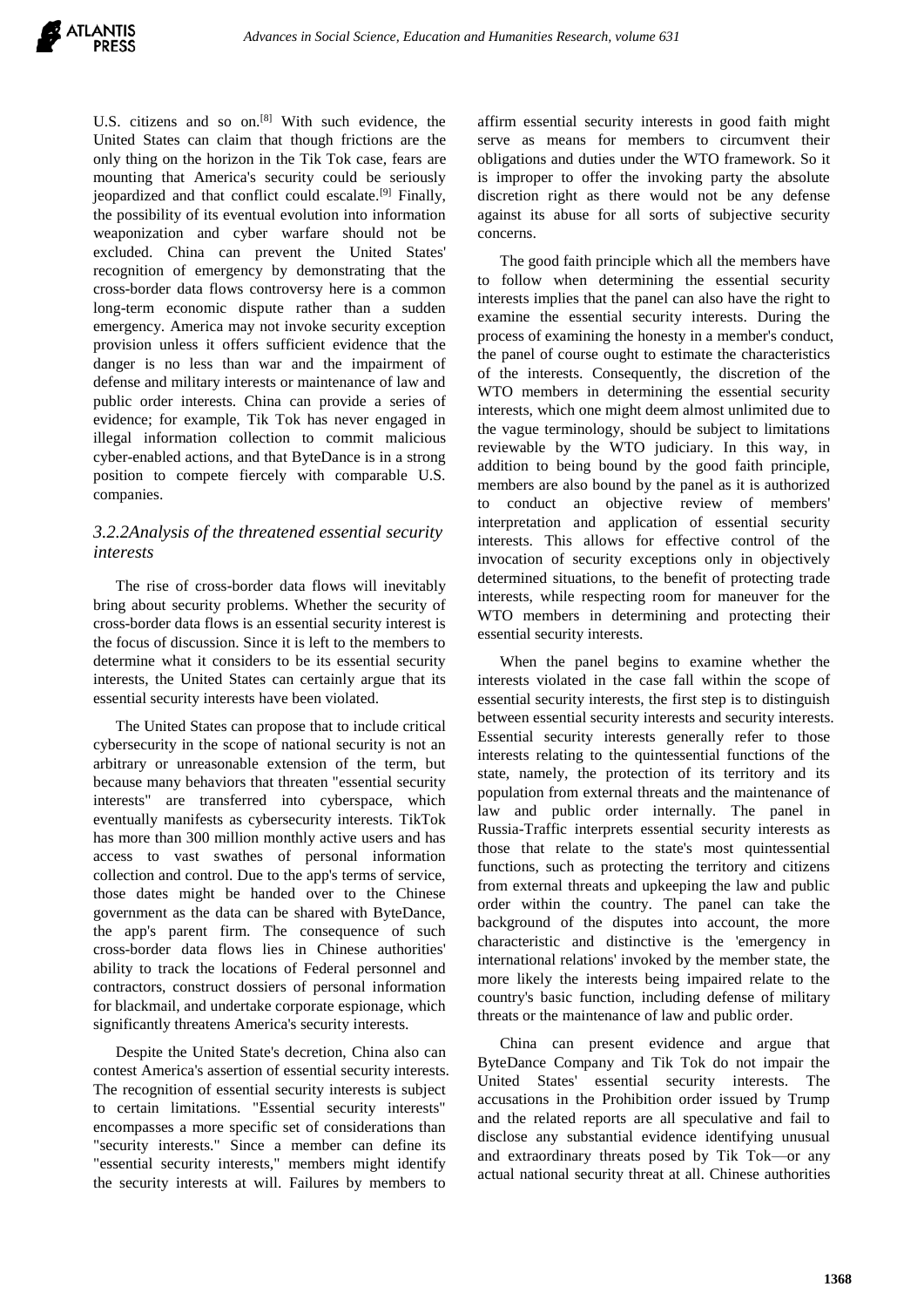could not get the data of American users since the subsidiary company operating Tik Tok in the United States totally complies with the U.S. laws and store all the data captured within the territory of the United States. Also, as no direct or indirect evidence about ByteDance turning over any data back to China can be unearthed by the United States, China has reasons to suspect that the United States is just looking for an excuse to sanction promising Chinese technical corporations in the context of the trade war between the two countries. Instead of protecting security interests, the United States's justifications of security exceptions were pretextual, and it is actually an anti-China behavior.

# *3.2.3. Analysis of whether the measures taken by the United States are related and necessary to the "essential security interests" that it intends to protect*

A member can use only the measures passed the necessity and articulation test to justify trade restrictions on other countries by invoking the security exception clause. According to the therm "which it considers," the members are given self-determination right. However, it does not mean that such decretion is not subject to any restrictions. Members still need to abide by the principle of good faith and bear the burden of proof in conducting measures. Firstly, the members need to prove the necessity of the measures. "Necessity" should be based on the substantial connection between the measure and the goal. The measures adopted should have the least plausibility to the emergency in international relations should cause the least harm compared with other possible measures. Secondly, the invoking party needs to prove the relevance between the emergency in international relations and the essential security interests. The higher the degree of relevance is, the lower the member's burden of proof will be.

The measures taken by the United States were to issue executive orders, which sought to prohibit the use of Tik Tok and force Bytedance, the Chinese-owned parent companies, to sell the subsidiary branch to a U.S. company. However, the U.S. sanctions against Tiktok have not actually been fully implemented. The Tik Tok case ended with Bytedance's compromise and Biden's revocation of the executive order, and it did not reach the WTO trial. Currently, TikTok remains available and popular in the U.S. Since this article wants to explore the possible verdict of the Tik Tok case if China appeals to WTO(in fact, it doesn't), we need to assume that all the measures of the U.S. government have been successfully implemented. The panel needs to test the necessity and articulation of the measure.

Suppose the United States can indeed submit evidence that ByteDance colluded with the Chinese authorities and that the Chinese government can have

access to or even make use of the U.S. citizen's personal information and other sensitive information through cross-border data flows. In that case, the United States can certainly argue that the measures taken are relevant and necessary to the "essential security interests" that it intends to protect.

Measures that have nothing to do with protecting essential security interests cannot be considered relevant and necessary since it violates the good faith principle. Some U.S. scholars believe that the actual motive of the executive order is political retaliation rather than security interests protection. In June 2020, despite boasting that more than 1 million citizens have requested the tickets to attend the Saturday rally, Trump did not fill his rally arena to the capacity as the actual number of registered attendees was less than 10,000. In the days leading up to Trump's rally, a coordinated effort on TikTok urged people to register online for the free event but not show up. Trump became so furious as a large number of TikTokors who asked for tickets have trolled him, and he subsequently issued an executive order banning TikTok. In many people's view, instead of protecting the U.S.'s security interests, it is political revenge to silence citizens who hold different opinions.

If the measures taken by the U.S. have caused unnecessary damage to China and ByteDance Company and there apparently existed better approaches, they can not pass the necessity test. The panel can examine whether there are measures that would have the same effect but would do much less harm to the other member state. Suppose the United States is aware of such an available measure but ignores the option for the sake of its own interests. In that case, the measures may not be considered necessary and relevant. For example, China can claim that, if the United States is particularly concerned about monitoring of government employees, banning them from using TikTok is a more elegant and appropriate solution than banning the app.

## **4. SUGGESTIONS ON RATIONALLY PROMOTING CROSS-BORDER DATA FLOWS SECURITY**

The Internet creates the potential to deliver massive amounts of data to almost any location in the world instantly and at virtually no cost. Such cross-border data flows trigger not only economic competition but also disputes over national security. As data is flowing between legal jurisdictions, security issues arise as personal data might be particularly vulnerable to acquisition by foreign intelligence services. For the purpose of protecting national security, more and more countries choose to enact barriers to cross-border data flows, which makes it more expensive and time-consuming to transfer data abroad. For example, a new concept called "data localization," confining data within a country's borders by forced local data residency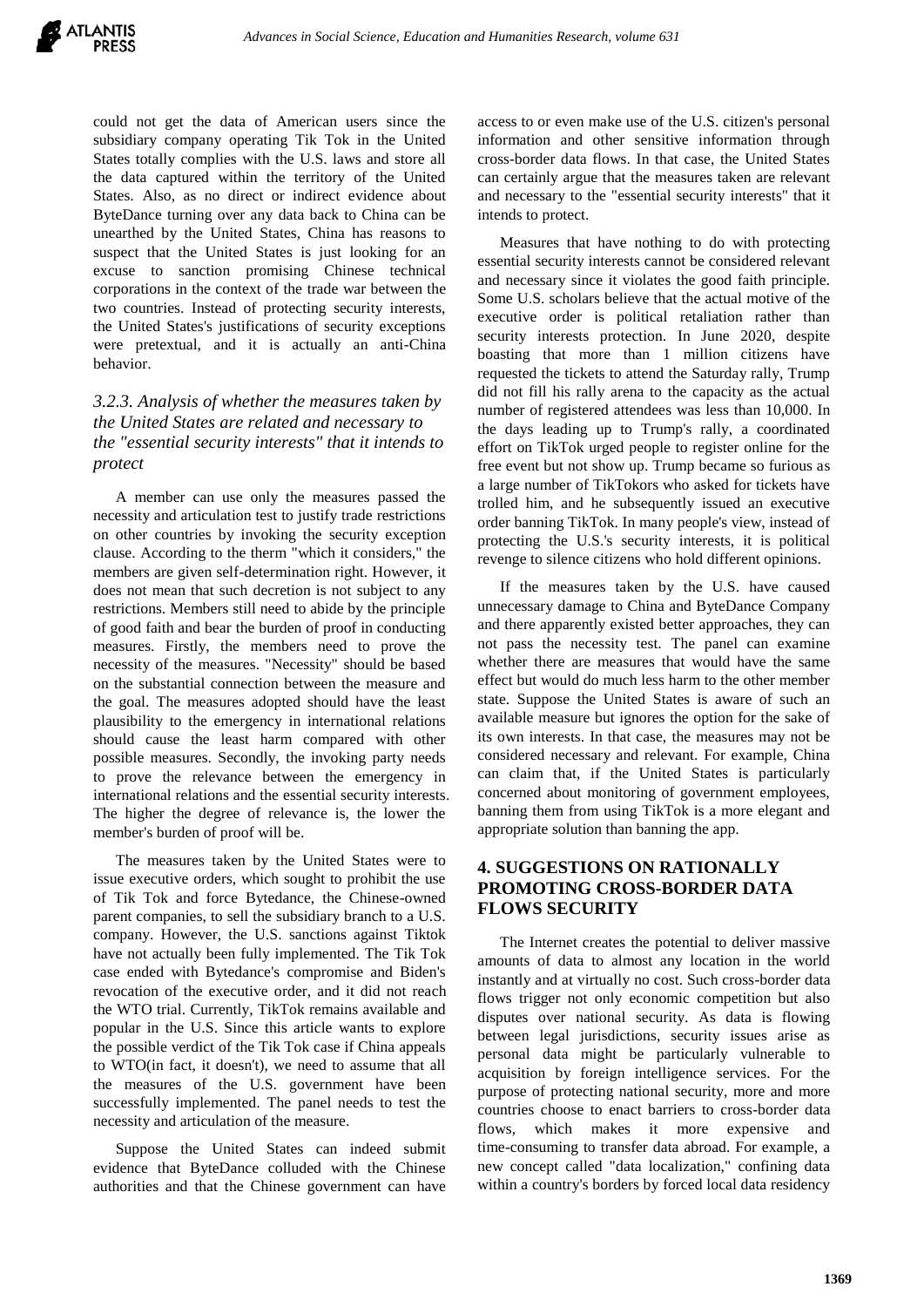regulations, has evolved and spread globally. Data localization is aimed at a rising range of specific data types as well as broad categories of data that are deemed "essential" or relevant to national security. The number of nations that have enacted data localization measures has nearly doubled from 67 in 2017 to 144 in 2021, and the overall number of data localization policies (including express and de facto) has more than doubled.

The Tik Tok case is not the first dispute over the cross-border data flows security, and in the future, more and more similar cases are likely to emerge. Measures taken in those cases might run counter to the WTO's aim of promoting trade liberalization as they pose a rising threat to the potential for an open, rules-based, and innovative global digital economy. Enterprises, especially those who provide data-intensive services, use data to create value, and when data cannot flow freely overseas, many can never maximize that value. Restrictions to cross-border data flows will be detrimental to economic productivity and innovation. However, promoting global trade liberalization does not mean that members should give up national security, which is critical since it affects all aspects of economic and social development in every society. Therefore, improving the security of cross-border data flows is a top priority. Enterprises that provide data-intensive services, member states, and the WTO can all adopt some measures to improve the cross-border data flow security so as to further promote its development.

For enterprises that provide services for data flows across borders must pay more attention to data privacy. A good solution would be to create completely isolated databases for each country, where the data is stored within a certain country's territory, or sign agreements to keep the database in a relatively independent, mutually trusted third party. At the same time, ByteDance's solution of multinational corporation cooperation is worth considering. Instead of totally abiding by the executive orders and selling the subsidiary company in the U.S. directly to a local company, which would bring about significant losses, ByteDance sold part of its shares to Oracle and Walmart, two U.S. corporations. It will be a partnership, with Oracle controlling the database and ByteDance providing support and other services. In this way, ByterDance's ownership and right of control to the American subsidiary company have been guaranteed, and the U.S. government's concerns and fear about the security of cross-border data flows will be eliminated.

Countries should establish a regulatory system for cross-border data flows under the overall security concept. Cross-border data flow is essentially the transfer of data between different jurisdictions. If the countries from which the data flow and the countries from which the data flow take different measures to regulate and protect cross-border data, it may lead to disputes. Therefore, domestic legislation needs to make interpretations on two issues: one is the differentiated application of laws and regulations abroad after the data outflow; the other is the coordination of the jurisdiction over the data outflow by the original domestic regulatory data regulator. Meanwhile, domestic legislation must provide strict supporting management mechanisms to regulate the scrutiny of cross-border data flows, and how such data may be provided to overseas parties should be strictly limited. For example, in China, the cross-border data flow should pass the security assessment conducted by the national cyberspace administration or get certification from professional institutions. The standard contract stipulated by law must be concluded with the offshore recipient when cooperating with foreign companies.

As for the WTO, it shall fully consider the security of cross-border data flows from substantive and procedural perspectives so as to make adjustments in legal interpretation and specific application. From the standpoint of substantive law, the WTO should directly respond to the issue of protection in the field of non-traditional security, such as cybersecurity. What is more, more detailed criteria and standards for determining emergencies in international relations should be provided in legislation and judicial decisions. And the panel should be authorized to conduct objective reviews of members' identification of essential security interests to prevent the abuse of power. From the perspective of procedural law, the WTO needs a more rigorous procedural system to regulate the security exception clause. Since the application of the security exception clause stemmed from the protection of State sovereignty, it was likely that many countries would be eager to exercise their self-determination right to and take measures immediately to protect their security interests, which would then lead to disputes concerning the necessity. Therefore, the WTO could make some procedural provisions. For example, the WTO could advance the review process in the face of the emerging security field of cross-border data flows. Before taking the measure, Members shall inform the WTO and enter into consultations with the relevant parties. Members can discuss the proportionality and necessity for the invocation of the security exception clause. If the Parties cannot reach an agreement on such compensation through consultations, the members can then choose to take the measure.

### **5. CONCLUSION**

In the TikTok case, the conflict between data flows and national security was highlighted. The United State's sanctions on Tik Tok impedes cross-border data flows and thus inhibits Trade Freedom. We should reflect on TikTok ban and seek ways to respond accordingly. There is a urgent need to figure out a set of